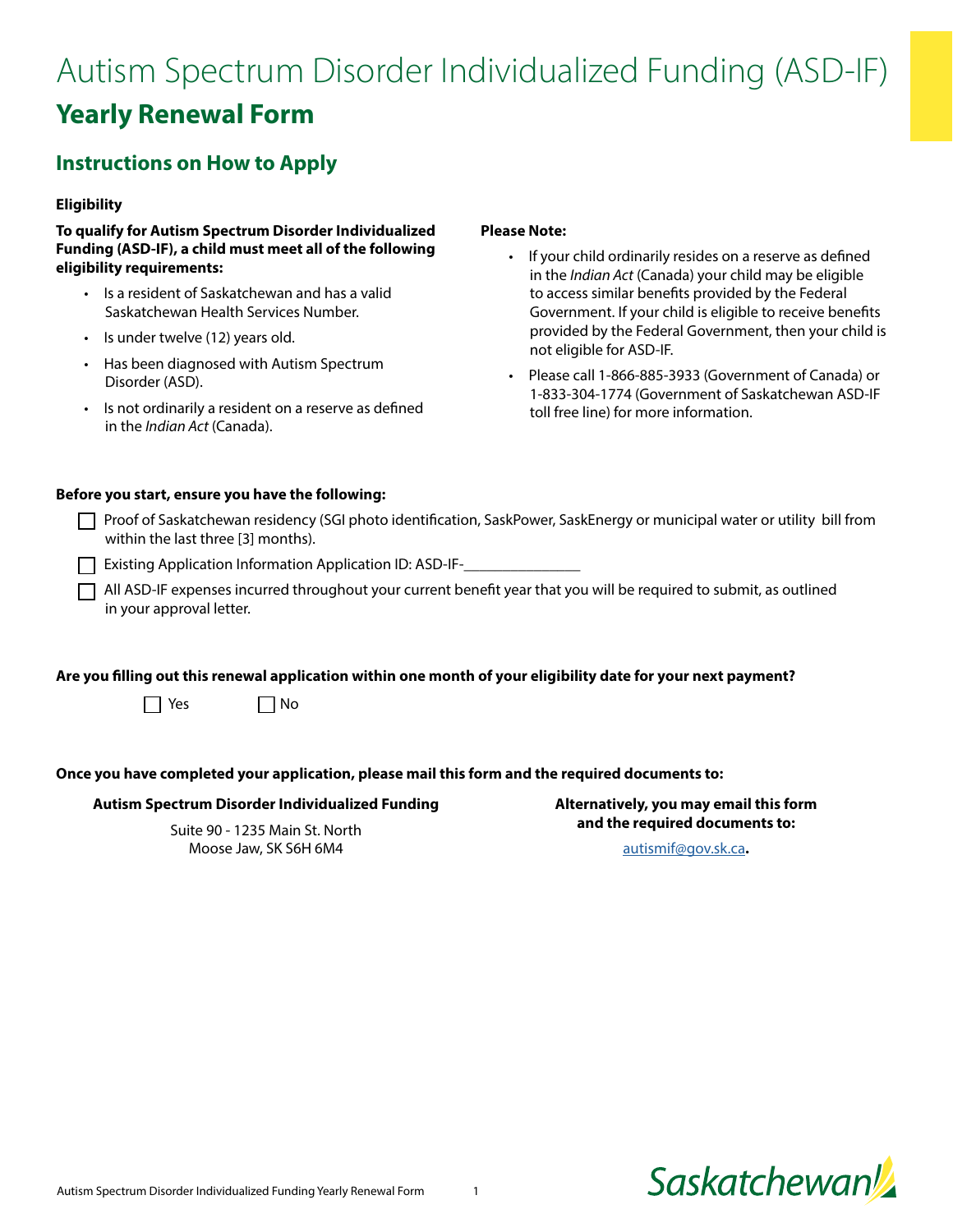## **Parent/Guardian Information**

| <b>First Name</b>                                                                                                                                                                                                                                                                                                                                                                                                                                                                                                                                                            | Middle Name(s)                           | <b>Last Name</b>                       | Social Insurance Number (SIN)               |  |  |  |
|------------------------------------------------------------------------------------------------------------------------------------------------------------------------------------------------------------------------------------------------------------------------------------------------------------------------------------------------------------------------------------------------------------------------------------------------------------------------------------------------------------------------------------------------------------------------------|------------------------------------------|----------------------------------------|---------------------------------------------|--|--|--|
| Your SIN is being collected to allow us to uniquely identify you within our system and to provide you with information if you may require<br>assistance or have questions about your application. This information also assists us in improving our Internet suite of products and services.<br>We take all reasonable precautions to keep your personal information secure. Access to your personal information is restricted to prevent<br>unauthorized access, modification or misuse, and is only permitted among employees responsible for the delivery of the program. |                                          |                                        |                                             |  |  |  |
| <b>Mailing Address:</b>                                                                                                                                                                                                                                                                                                                                                                                                                                                                                                                                                      |                                          |                                        |                                             |  |  |  |
|                                                                                                                                                                                                                                                                                                                                                                                                                                                                                                                                                                              | <b>Street/Rural Address</b>              |                                        | Apt/Suite/Unit                              |  |  |  |
|                                                                                                                                                                                                                                                                                                                                                                                                                                                                                                                                                                              |                                          |                                        |                                             |  |  |  |
|                                                                                                                                                                                                                                                                                                                                                                                                                                                                                                                                                                              | City/Town/RM                             |                                        | Postal Code                                 |  |  |  |
|                                                                                                                                                                                                                                                                                                                                                                                                                                                                                                                                                                              | <b>Phone Number</b>                      |                                        | Email                                       |  |  |  |
| <b>Child's Information</b>                                                                                                                                                                                                                                                                                                                                                                                                                                                                                                                                                   |                                          |                                        |                                             |  |  |  |
|                                                                                                                                                                                                                                                                                                                                                                                                                                                                                                                                                                              |                                          |                                        |                                             |  |  |  |
| <b>First Name</b>                                                                                                                                                                                                                                                                                                                                                                                                                                                                                                                                                            | Middle Name(s)                           | <b>Last Name</b>                       | <b>Health Services Number</b>               |  |  |  |
|                                                                                                                                                                                                                                                                                                                                                                                                                                                                                                                                                                              | Sex:                                     | Parent/Guardian relationship to child: |                                             |  |  |  |
| Date of Birth (YYYY/MM/DD)                                                                                                                                                                                                                                                                                                                                                                                                                                                                                                                                                   | Male<br>Female<br>Prefer not to disclose | Parent<br>Legal Guardian<br>Other      | Person of Sufficient Interest               |  |  |  |
| No<br>Has there been a change in the child's name?<br>Yes                                                                                                                                                                                                                                                                                                                                                                                                                                                                                                                    |                                          |                                        |                                             |  |  |  |
| If yes, please enter the new information below:                                                                                                                                                                                                                                                                                                                                                                                                                                                                                                                              |                                          |                                        | Please attach any supporting documentation. |  |  |  |
|                                                                                                                                                                                                                                                                                                                                                                                                                                                                                                                                                                              |                                          |                                        |                                             |  |  |  |
| <b>First Name</b>                                                                                                                                                                                                                                                                                                                                                                                                                                                                                                                                                            |                                          | Middle Name(s)                         | Last Name                                   |  |  |  |
| Change in the legal parent/guardian name<br>If yes, please enter the new information below:<br>Please attach any supporting documentation.                                                                                                                                                                                                                                                                                                                                                                                                                                   |                                          |                                        |                                             |  |  |  |
| <b>First Name</b>                                                                                                                                                                                                                                                                                                                                                                                                                                                                                                                                                            |                                          | Middle Name(s)                         | Last Name                                   |  |  |  |
|                                                                                                                                                                                                                                                                                                                                                                                                                                                                                                                                                                              |                                          |                                        |                                             |  |  |  |
| <b>Change in mailing address</b><br>ப                                                                                                                                                                                                                                                                                                                                                                                                                                                                                                                                        |                                          |                                        |                                             |  |  |  |
| If yes, please enter the new information below:                                                                                                                                                                                                                                                                                                                                                                                                                                                                                                                              |                                          |                                        |                                             |  |  |  |
|                                                                                                                                                                                                                                                                                                                                                                                                                                                                                                                                                                              |                                          |                                        |                                             |  |  |  |
| <b>Street/Rural Address</b>                                                                                                                                                                                                                                                                                                                                                                                                                                                                                                                                                  | Apt/Suite/Unit                           | City/Town/RM                           | Postal Code                                 |  |  |  |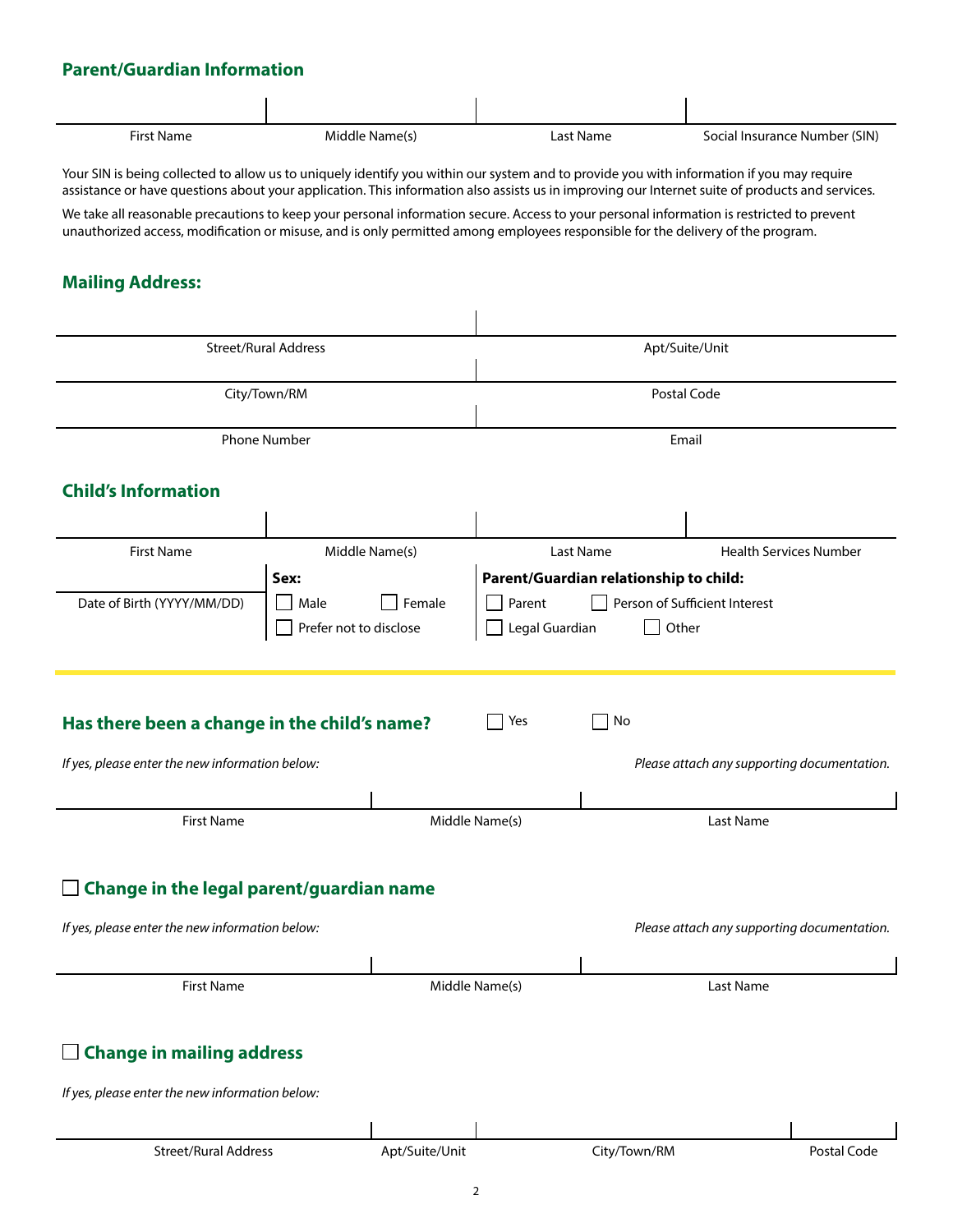## **Change in contact information**

*If yes, please enter the new information below:*

| if yes, please enter the new information below:                                                         |                                                                                                    |
|---------------------------------------------------------------------------------------------------------|----------------------------------------------------------------------------------------------------|
|                                                                                                         |                                                                                                    |
| <b>Phone Number</b>                                                                                     | <b>Email Address</b>                                                                               |
|                                                                                                         |                                                                                                    |
| <b>Change in primary caregiver (funding applicant)</b>                                                  |                                                                                                    |
| Legal Guardian<br>Person of Sufficient Interest<br>Parent                                               | Other                                                                                              |
| <b>Change in direct deposit information</b>                                                             |                                                                                                    |
| Please fill out and attach the Direct Deposit Payment Request Form.                                     |                                                                                                    |
|                                                                                                         |                                                                                                    |
|                                                                                                         |                                                                                                    |
| <b>Renewal Survey Questions (mandatory):</b>                                                            |                                                                                                    |
| 1. Which services did you purchase with your ASD-IF? Check all that apply.                              |                                                                                                    |
| <b>Occupational Therapists</b>                                                                          | Respite services                                                                                   |
| <b>Physical Therapists</b>                                                                              | Therapeutic equipment (as recommended by a                                                         |
| Speech Language Pathologists                                                                            | professional on the registry and or ASD Consultant)                                                |
| <b>Regulated Counseling Professionals</b><br>(social workers, psychologists)                            | Travel costs to access services within Saskatchewan<br>Training or coaching for parents/caregivers |
| <b>Behaviour Consultants</b>                                                                            |                                                                                                    |
| Interventionists or aides to implement therapeutic                                                      |                                                                                                    |
| programs (under the supervision of a professional<br>on the Autism Service Provider Registry)           |                                                                                                    |
|                                                                                                         |                                                                                                    |
| 1 a. Did you experience difficulties in accessing or obtaining eligible services? Check all that apply. |                                                                                                    |
| Services not available in my community                                                                  | My child is on a waitlist                                                                          |
| Did not know how to access services                                                                     |                                                                                                    |
| 1 b. Did you use any additional supports to help in accessing services? Please check all that apply.    |                                                                                                    |
| The eligible service list helped outline services I<br>could purchase for my child                      | I have a Social Worker and/or medical professional<br>to help me find services                     |
| The online service provider registry provided the<br>information I needed to find a service provider    | School staff helped me find services                                                               |
| My Autism Spectrum Disorder Consultant helped<br>find and coordinate services for my child              |                                                                                                    |
|                                                                                                         |                                                                                                    |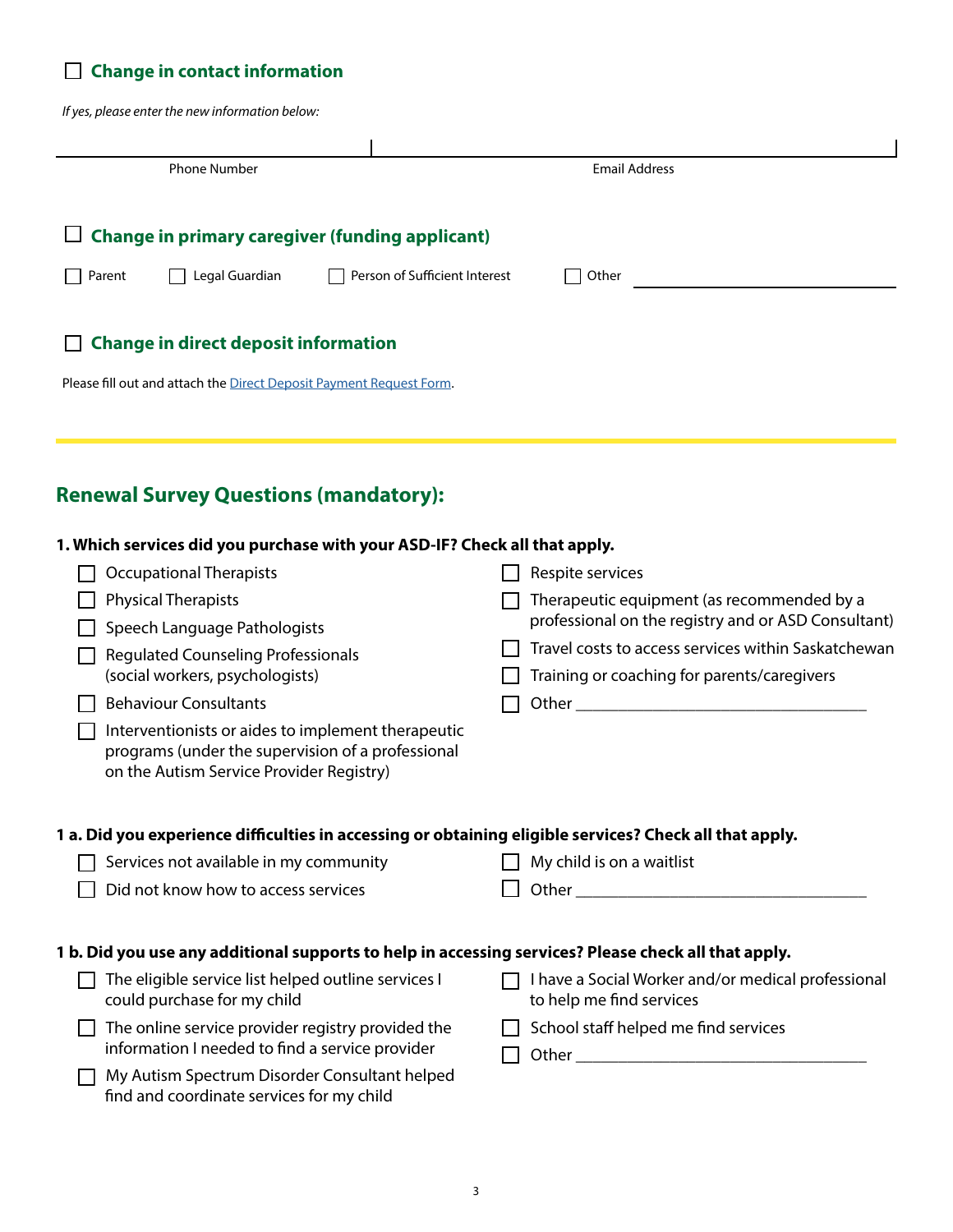| 2. Were you unable to access any eligible services that your child needed? |                                                                                               |  |                                                     |  |  |
|----------------------------------------------------------------------------|-----------------------------------------------------------------------------------------------|--|-----------------------------------------------------|--|--|
|                                                                            | Yes                                                                                           |  | No                                                  |  |  |
|                                                                            |                                                                                               |  |                                                     |  |  |
|                                                                            | 2 a. If Yes, please check the services that apply:                                            |  |                                                     |  |  |
|                                                                            | <b>Occupational Therapists</b>                                                                |  | Respite services                                    |  |  |
|                                                                            | <b>Physical Therapists</b>                                                                    |  | Therapeutic equipment (as recommended by a          |  |  |
|                                                                            | Speech Language Pathologists                                                                  |  | professional on the registry or ASD Consultant)     |  |  |
|                                                                            | Regulated counseling professionals                                                            |  | Travel costs to access services within Saskatchewan |  |  |
|                                                                            | (social workers, psychologists)                                                               |  | Training or coaching for parents/caregivers         |  |  |
|                                                                            | <b>Behaviour Consultants</b>                                                                  |  |                                                     |  |  |
|                                                                            | Interventionists/aides to implement therapeutic                                               |  |                                                     |  |  |
|                                                                            | programs (under the supervision of a professional<br>on the Autism Service Provider Registry) |  |                                                     |  |  |
|                                                                            |                                                                                               |  |                                                     |  |  |
|                                                                            |                                                                                               |  |                                                     |  |  |
|                                                                            | 2 b. If you selected 'yes' in the above question, please check any reasons below that apply:  |  |                                                     |  |  |
|                                                                            | Waiting list                                                                                  |  | Not satisfied with intervention                     |  |  |
|                                                                            | Not available in my area                                                                      |  | Other                                               |  |  |

**3. Are there any other evidence-based services that you would suggest being considered for the future, should further expansion be possible?** 

## **4. How have the eligible services you have accessed through the ASD-IF impacted your child or family? Check all that apply.**

| $\Box$ Quality of life | $\Box$ Other |
|------------------------|--------------|
| $\Box$ Communication   |              |

## **5. Based on your experience, how are the following components of the ASD-IF program working?**

|  |  | <b>a.</b> Application process [ |  |
|--|--|---------------------------------|--|
|  |  |                                 |  |

**b.** Receiving funds

 $\Box$  Coping skills

- **c.** Access to services
- **d.** Types of services

Very Poorly Poorly Well Well Don't Know/Unsure